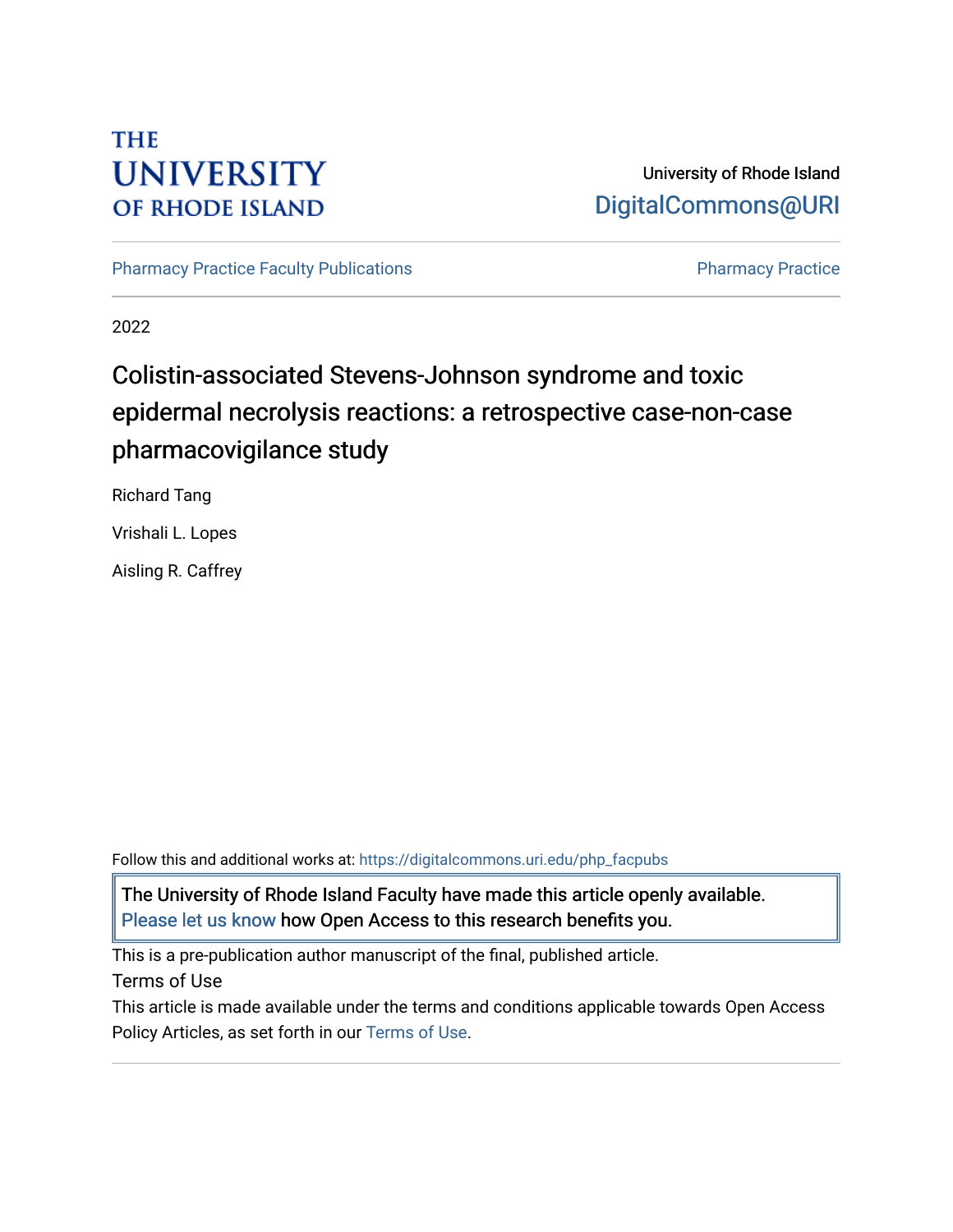Colistin-Associated Stevens-Johnson Syndrome and Toxic Epidermal Necrolysis Reactions 1

- ORIGINAL ARTICLE
- **Colistin-associated Stevens-Johnson syndrome and toxic epidermal necrolysis reactions: A retrospective case-**
- **non-case pharmacovigilance study**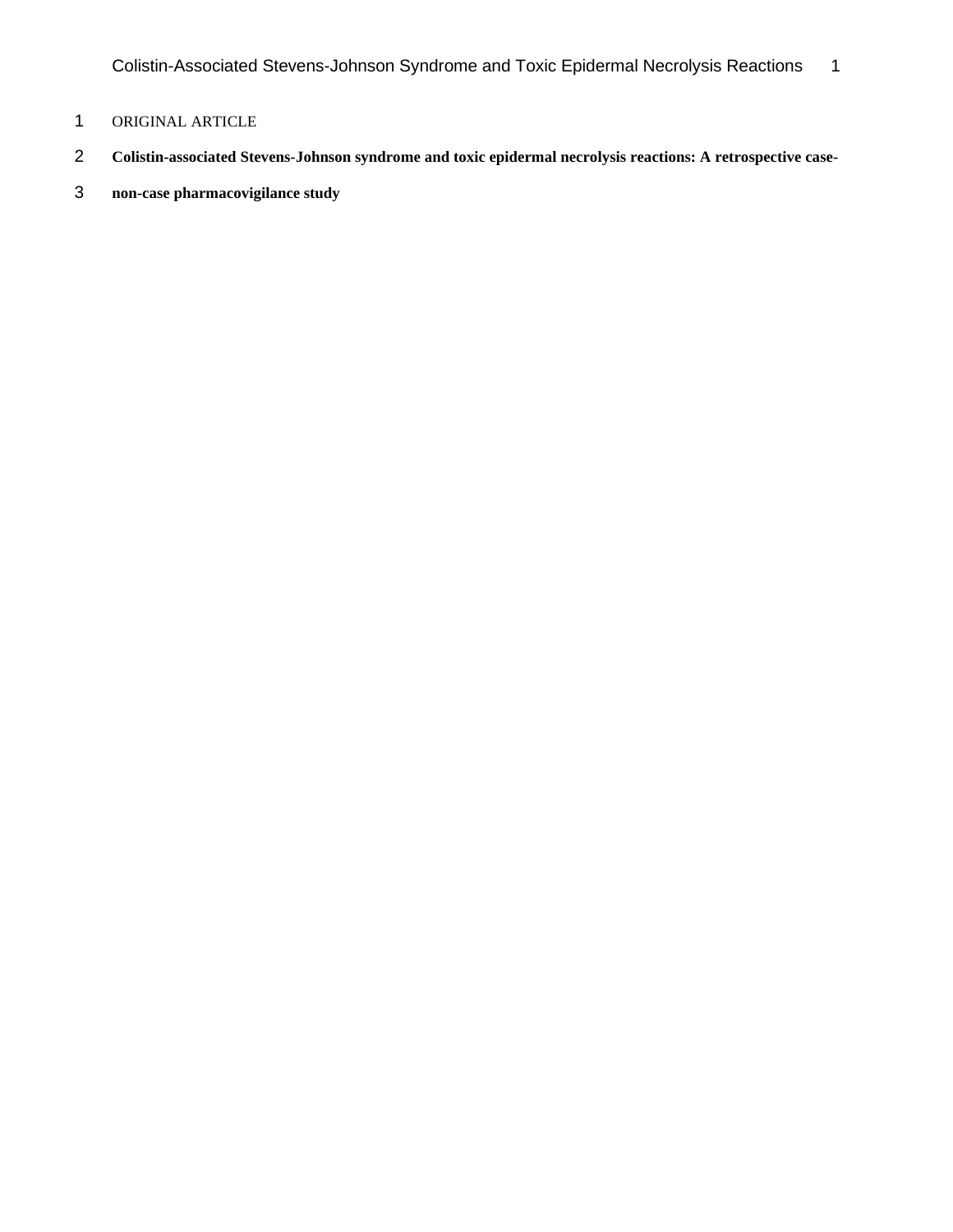#### **1. Abstract (count 198)**

- **Background:** Stevens-Johnson syndrome (SJS) and toxic epidermal necrolysis (TEN) are life-threatening skin
- reactions. Colistin is a last resort antibiotic with a historically poor safety profile. The association between colistin
- and SJS/TEN has not been previously quantified.
- **Methods:** We identified colistin and SJS/TEN adverse event reports from the Food and Drug Administration
- Adverse Event Reporting System (FAERS) and calculated effect estimates using OpenEpi.
- **Results:** From January 2013 through March 2021, 964 adverse events were reported for colistin. Colistin was listed
- as a secondary suspect drug in 13 SJS/TEN adverse event reports (1.3%), with a reporting odds ratio of 29.6 (95%
- confidence interval [CI] 17.1-51.1), and proportional reporting ratio of 29.2 (95% CI 17.0-50.2).
- **Limitations:** The limitations that accompany any FAERS study include the voluntary nature of reporting, unclear
- causal relationship between drug and adverse reaction, underreporting, and wide confidence intervals for rare
- adverse events like SJS/TEN.
- **Conclusion:** Colistin was not the primary suspect drug in any SJS/TEN adverse event reports. We did identify a
- statistically significant safety signal for SJS/TEN with colistin as a secondary suspect drug. SJS/TEN is not currently
- included in the colistin product label. This association should be further explored in other pharmacoepidemiologic
- 19 drug safety studies.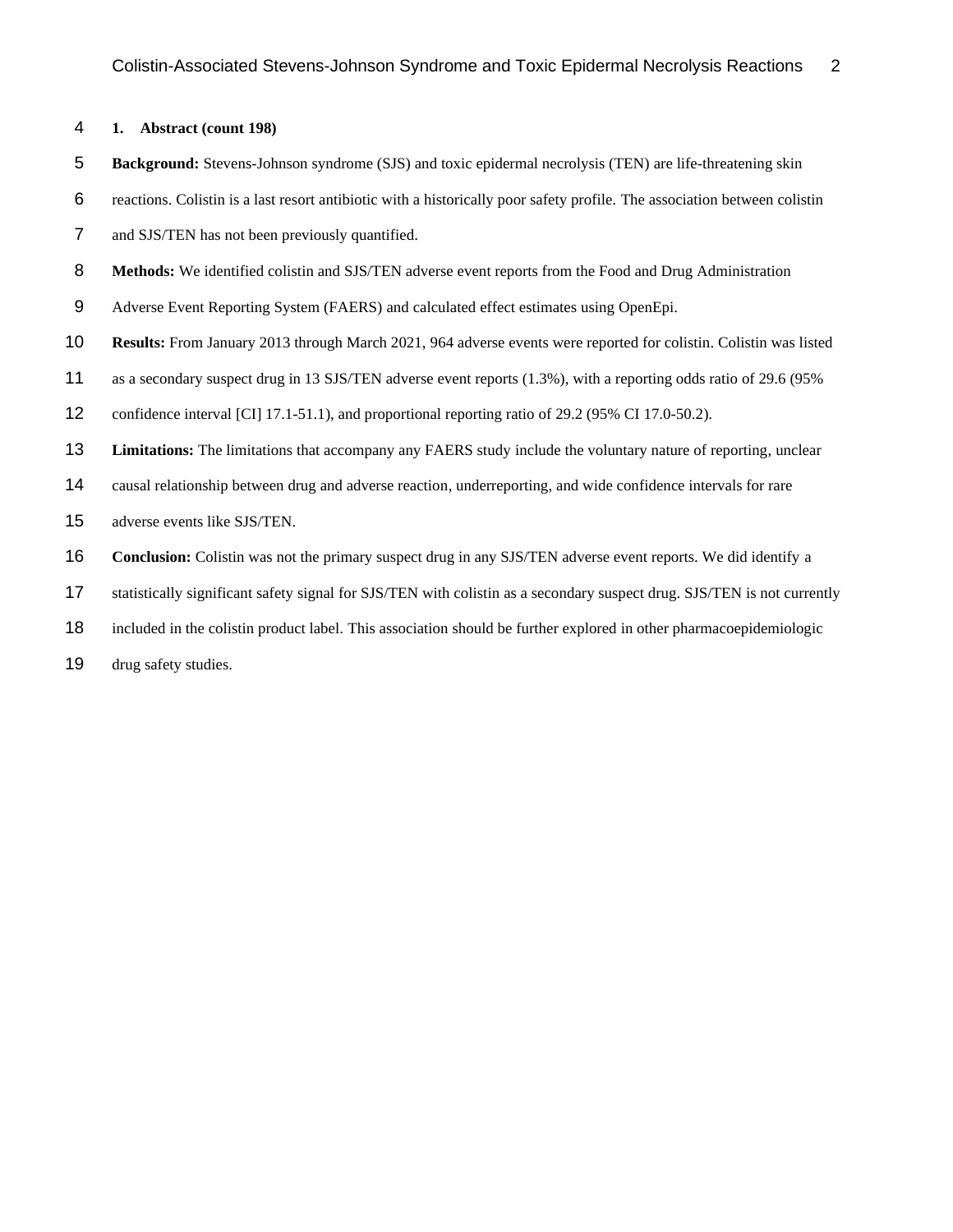#### Manuscript text (word count 2,942)

#### **3.1 Introduction**

 Stevens-Johnson syndrome (SJS) and toxic epidermal necrolysis (TEN) are both rare and life-threatening skin reactions that can occur as an adverse event due to a medication or as a result of an infection. The distinction between the two conditions is that SJS is defined as skin involvement of <10% of total body surface area (TBSA) whereas TEN is defined as >30% of TBSA skin involvement. Skin involvement between the ranges of 10-30% are considered SJS/TEN overlap.[1] For the purpose of this study, all SJS or TEN reactions will be referred to as SJS/TEN. The cause of this reaction revolves around an immune complex mediated type-IV, subtype c, hypersensitivity reaction involving T-cells.[2] This hypersensitivity has been associated with certain classes of medications and possibly certain infections as well. Medications associated with SJS/TEN include, but are not limited to, certain anticonvulsants, certain nonsteroidal anti-inflammatory medications (NSAIDs), allopurinol, and certain antibiotics, including sulfonamides, penicillins, and cephalosporins.[3-5] Non-medication related SJS/TEN reactions have been implicated in literature as well, suggesting that certain infections, such as human immunodeficiency virus (HIV) and *Mycoplasma pneumoniae*, increase the risk of developing SJS/TEN.[3, 6] SJS/TEN reactions are life threatening conditions with SJS mortality rates ranging from 5% up to 30%.[7] The disease causes skin detachment and water loss which can lead to acute complications including infections of the skin, pneumonia, and septicemia as well as dehydration, acute malnutrition, and multiple organ failure.[8] In addition to these well-defined acute complications, SJS/TEN is now recognized to cause long term complications even after initial resolution. Long-term sequelae include ocular, mucocutaneous, respiratory, gastrointestinal tract, and psychological complications which ultimately impacts a patient's quality of life. [9, 10] Colistin is a last resort antibiotic with a historically poor safety profile. The antibiotic belongs to the polymyxin class in which each chemical compound is differentiated by their amino acid sequences and fatty acid side chains. The two primary polymyxins used in clinical practice include polymyxin B and polymyxin E (colistin).[11] Colistin is chiefly effective against strains of gram-negative bacilli such as *Pseudomonas aeruginosa, Enterobacter aerogenes, Escherichia coli,* and *Klebsiella pneumoniae* that are resistant to other antibiotics. Off label indications include a nebulized form of colistin for bronchiectasis in both cystic fibrosis (CF) and non-cystic fibrosis patients and hospital-acquired or ventilator-associated pneumonia.[12] Previous pharmacovigilance studies using the Food and Drug Administration (FDA) Adverse Events Reporting System (FAERS), as well as other health outcomes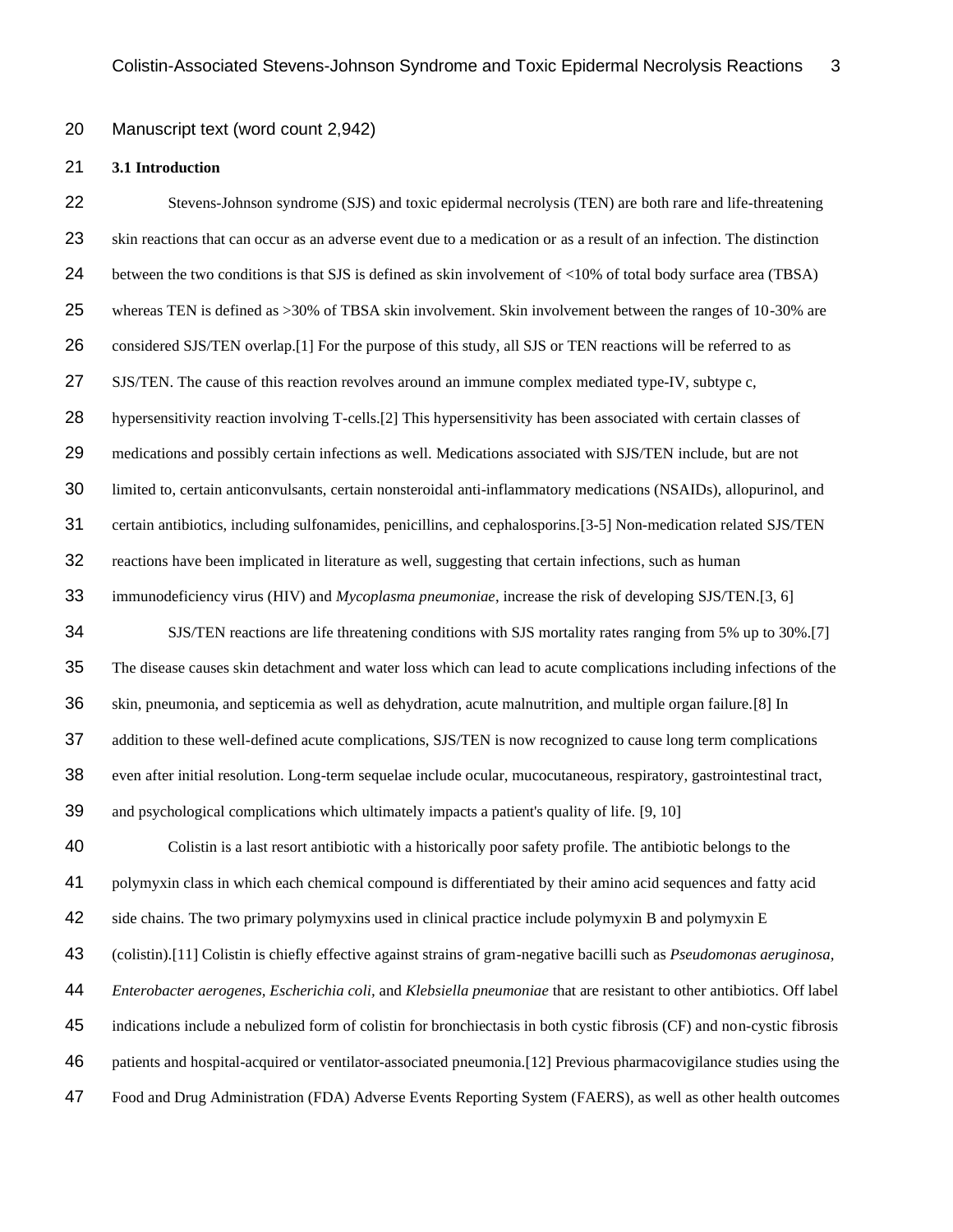studies, have demonstrated a strong association between colistin and nephrotoxicity especially with increasing cumulative doses of colistin. Colistin, as well as polymyxin B, have both been reintroduced into the antimicrobial armory as multidrug-resistant bacteria are becoming both more prevalent and difficult to treat.[11-14] Due to the known toxicity of colistin and increased risk of SJS/TEN with other antibiotics[1,3-6], we investigated SJS/TEN reporting rates with colistin utilizing FAERS data in this case-non-case study, a study design used specifically to analyze the disproportionality of drug safety events in pharmacovigilance databases.

#### **3.2 Methods**

 In this retrospective case-non-case study, we analyzed adverse event reports from the FAERS data for the period of January 2013 through March 2021 (analysis date August 2021). Case-non-case studies compares cases of an adverse reaction of interest, in this case SJS/TEN, compared to all other reported reactions, considered non-cases. The FAERS database contains reports of adverse events from the FDA's post-marketing safety surveillance program and is freely accessible to the public. Ethics approval was not required, as the study utilized a publicly available data source that does not contain any identifiable information. Adverse events are coded under Medical Dictionary for Regulatory Activities (MedDRA) terms, and we included the MedDRA terms Stevens-Johnson syndrome, toxic epidermal necrolysis, and SJS-TEN overlap[15] While manufacturers are mandated by law to report certain adverse events to FAERS, healthcare professionals and patients themselves are able to voluntarily submit adverse event reports to FAERS. [16]

 We excluded duplicate reports from the analysis, as well as follow-up reports, and reports missing date, gender, or age. Broad search terms were used to identify reports with the antibiotic of interest, colistin, either as a primary or secondary suspect drug. Multiple forms and brands of colistin were referenced from DrugBank and utilized in our search.[17] The following drug names were included: colistin, colimycine, colistimethate, colomycin, coly-mycin. A secondary analysis evaluating polymyxin B and SJS/TEN reactions was conducted. We compared age, type of reaction, and sex between colistin reports with all other reports, using a t-test, Chi-square test, or Fisher's Exact test as appropriate. We also assessed time to onset, other adverse events, outcomes, as well as all primary and secondary suspect drugs for colistin and SJS/TEN reports. Reporting odds ratio (ROR), proportional reporting ratio (PRR), and corresponding 95% confidence intervals (CIs) were calculated for SJS/TEN reactions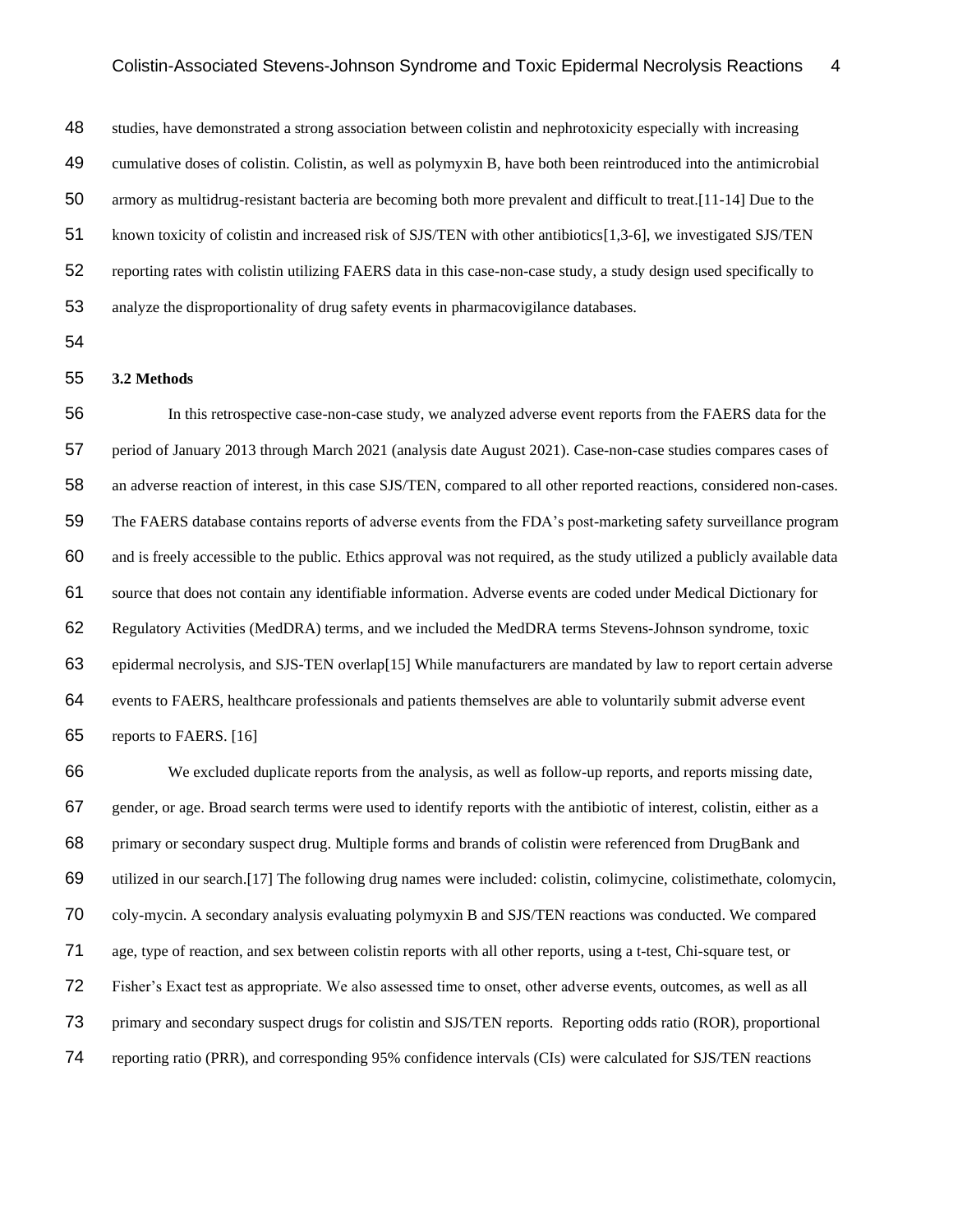- 75 with colistin and polymyxin B, as compared with all other medications, using OpenEpi (version 3.01).[18] ROR and
- 76 PRR confidence intervals which did not contain 1.0 were considered statistically significant.
- 77
- 78 **3.3 Results**
- 79 Over the study period of January 2013 through March 2021, there were a total of 8,102,577 adverse event 80 reports, and 0.03% ( $n=3,760$ ) listed SJS/TEN reactions, with 13 of those reports listing colistin as a secondary 81 suspect drug (0.3%; 1 report listed polymyxin B, 0.03%). Patients with SJS/TEN reports listing colistin as a 82 secondary suspect drug were significantly younger than SJS/TEN reports listing other drugs (mean age 38.5 versus 83 51.7, p=0.04), and more commonly male (84.6% versus 44.1%, p=0.01; Table 1). Most reports were cases of SJS for 84 both colistin  $(92.3\%)$  and other drugs  $(61.2\%)$ . 85 For the 13 adverse event reports of SJS/TEN listing colistin, Table 2 describes the primary and secondary 86 suspect drugs from those reports, as well as the time to onset of SJS/TEN, co-occurring adverse events, and clinical 87 outcomes. Colistin was a secondary suspect drug in all reports, and 11 other medications were listed as primary 88 suspect drugs, 6 (54.5%) of which were antibiotics, antivirals, or antifungals. The mean time to onset was 10.6 days 89 (standard deviation 2.6 days; median of 11 days, interquartile range 10-13 days). 90 Co-occurring adverse events included 8 (61.5%) with other skin problems, 2 (15.4%) with multiple-organ 91 failure, 4 (30.8%) with pancytopenia, and 5 (38.5%) with no other adverse events. None of the report listed 92 nephrotoxicity, impaired renal function, or renal failure. Outcomes for 12 of the 13 cases were recorded, which 93 included 6 (46.2%) patients who died and 6 (46.2%) were listed as life-threatening. The most common other 94 secondary suspect drugs (n=38) included amphotericin B (n=12, 92.4%), ciprofloxacin (n=11, 84.6%), esomeprazole 95 (n=9, 69.2%), fluconazole (n=8, 61.5%), and teicoplanin (n=7, 53.8%). 96 Colistin had a statistically significant ROR of 29.6 (95% CI 17.1-51.1) and a statistically significant PRR of 97 29.2 (95% CI 17.0-50.2; Table 3) as a secondary suspect drug for SJS/TEN. There were 89 adverse event reports for 98 polymyxin B with one (1.1%) report of SJS/TEN, resulting in a statistically significant ROR of 24.7 (95% CI 3.4-99 176.4) and statistically significant PRR of 24.3 (95% CI 3.4-170.7). 100
- 101 **3.4 Discussion**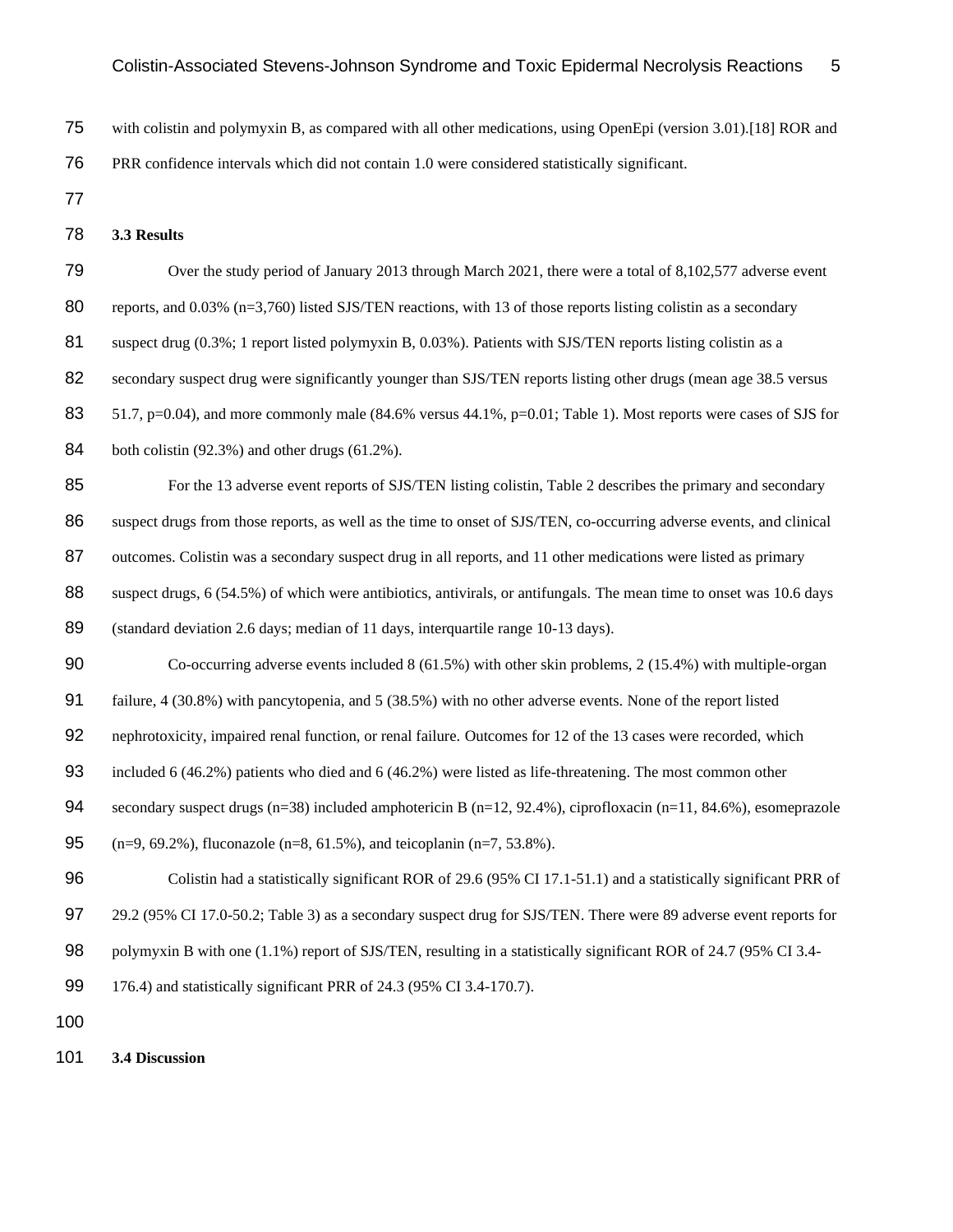The results of our study with recent FAERS data show that colistin was not listed as a primary suspect drug for any SJS/TEN adverse event reports, and therefore this association could not be assessed. When evaluating SJS/TEN adverse event reports where colistin was listed as a secondary suspect drug, reporting rates were almost 30 times higher compared with all other drugs. Existing literature does not mention any association between SJS/TEN and colistin. Further, this reaction is not listed in colistin package inserts. [19-22] A similar association was observed with polymyxin B, a 25 times higher reporting rate than other drugs. However, there was only one report of SJS/TEN and polymyxin B, resulting in a wide confidence interval which limits any conclusions which can be made from this finding.

110 Though colistin was not the primary suspect drug in any of the 13 SJS/TEN reports, 85% of report had a different primary suspect drug. The secondary suspect drug list consisted of 39 unique drugs, including antibiotics, antivirals, antifungals, proton pump inhibitors or 5-HT3 antagonists. Interestingly, no antiepileptics were listed as 113 primary or secondary suspect drugs among the 13 reports. The most common secondary suspect drugs were amphotericin B (n=12, 92.4%) and ciprofloxacin (n=11, 84.6%), which both include warnings about SJS/TEN reactions in their package inserts [23,24]. Many of the secondary suspect drugs have also been identified as increasing the risk of SJS/TEN using the algorithm of drug causality for epidermal necrolysis (ALDEN). As colistin is used in combination with other drugs associated with SJS/TEN, it is not possible to study the drug safety of colistin alone in observational studies. However, it is important to note the possibility that certain combinations of 119 antibiotics, or antibiotics and antifungals, may increase the risk of SJS/TEN compared with administration of those 120 therapies alone. It will be important for future studies to assess risk of SJS/TEN in the context of combination therapies, relative to the risk of these therapies alone or in other combinations. Such studies would need to assess the incidence of SJS/TEN in patients with serious infections receiving antibiotic regimens which include colistin versus the same/similar regimens without colistin.

 Studies have shown with allopurinol and its active metabolite oxipurinol that prior impaired renal function can increase the severity of skin reactions such as SJS/TEN [25]. As nephrotoxicity is a well-recognized drug safety issue with colistin, nephrotoxic effects could impact the risk and severity of SJS/TEN reactions due colistin itself, or due to co-administered drugs which carry the risk of SJS/TEN, including amphotericin B and ciprofloxacin.

However, nephrotoxicity, or impaired renal function, were not listed as other adverse events in any of the SJS/TEN

129 adverse event reports, limiting the assessment of these effects.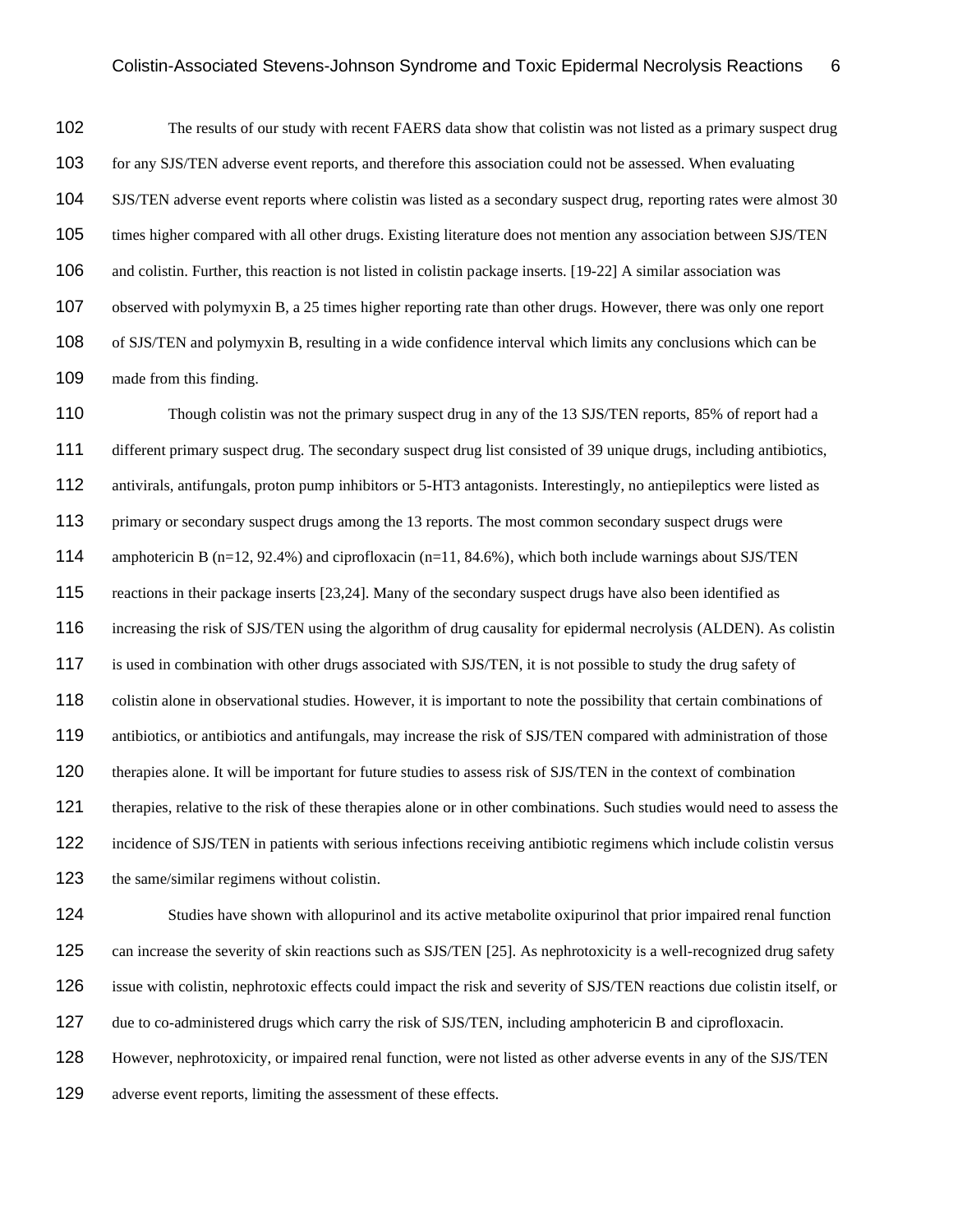The Weber effect states that adverse event reporting for a drug is at its highest for the first two years post- marketing approval and begins to drop off thereafter. Interestingly, colistin has been in use clinically for roughly 60 years and still has significant reporting rates for SJS/TEN in the recent FAERS data analyzed.[25] One explanation is that a decline in reporting may occur mainly with clinically mild adverse events, while more serious events are consistently reported year to year.[26] Further, since the Weber effect was first described in 1984, adverse event reporting systems have been modernized, and are now more accessible and streamlined, leading to greater adverse event reporting.[27] Although there is conflicting evidence on the continued validity of the Weber effect, some 137 studies have found that the Weber effect is outdated and may not apply to current day adverse event reporting systems.[27-30]

139 Although colistin has been used for around 60 years, its time on the market should not discredit new safety signals. FAERS has been shown to identify previously unknown reactions, even for older medications that have been on the market for decades. Among 233 signals identified from FAERS between 2008 and 2014, most safety 142 signal were associated with newer drugs on the market for less than 5 years (76, 32.6%), however some signals were identified for drugs on the market for 20 years or more (63, 27.0%).[31] One of these signals was mercaptopurine- associated hepatosplenic T-cell lymphoma (HSTCL). Mercaptopurine was in use for 57 years at the time of signal detection and the newly recognized adverse event led to product labeling updates.[32, 33] Similarly, conjugated estrogens were in use for 67 years at the time of signal detection for angioedema, that led to labeling changes.[34] 147 SJS/TEN is a rare condition, with an estimated annual incidence rate of 1 to 5 cases in 1,000,000 individuals, with even higher rates in adults 65 and older which may be due to higher rates of medication use in 149 older populations. [35-40] The average age for the SJS/TEN reports with colistin as a secondary suspect drug was 38.5 years old. These younger cases may represent a particular patient population at risk of serious infection, such as individuals with CF, who are frequently treated with multiple antibiotics/antifungals and therefore represent an at- risk population if there exists a greater risk of SJS/TEN due to combinations of medications associated with SJS/TEN [13]. FAERS is an effective data source for adverse event signal detection, particularly for rare outcomes and rare exposures, meaning rare adverse events, such as SJS/TEN, and last-line therapies with limited use, such as colistin. Even in very large observational studies (e.g. 10 million individuals or more), there may be too few events to detect an association with any specific medication, especially one that is less commonly used. FAERS, however,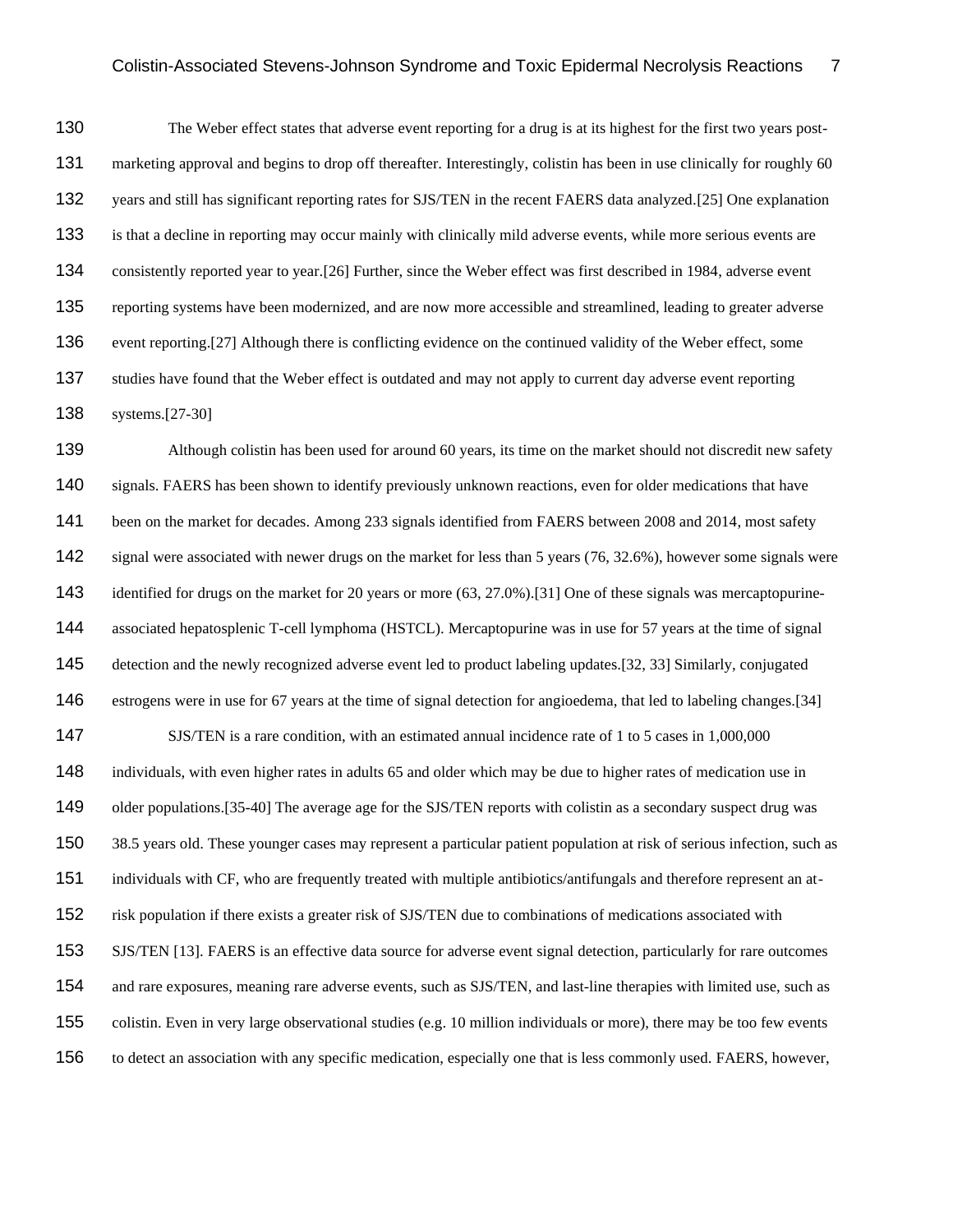has been able to detect safety signals for very rare adverse events, for example, mercaptopurine-related HSTCL as the estimated annual incidence of HSTCL is only 0.3 per million person-years. [29, 30, 32, 38] The main concerns for colistin associated adverse reactions include nephrotoxicity, neurotoxicity, and respiratory arrest, most of which are dose dependent.[19-22] A previous FAERS study investigated the most common antibiotics associated with acute kidney injury (AKI) from 2015 through 2017. They reported that colistin had the greatest proportion of AKI reports, with a statistically significant ROR of 33.10 (CI 21.24-51.56), representing nearly 25% of all colistin reports. The study also highlighted the fact that previous studies of AKI reactions have only included medications with the greatest total number of AKI reports, which ultimately excluded colistin due to its limited use and corresponding lower number of total reports.[13] Due to colistin's well-known adverse effect profile in terms of nephrotoxicity and neurotoxicity, it is important to consider the possibility that certain adverse effects with colistin may be masked by other drugs previously shown to be associated with SJS/TEN, such as penicillin, antiepileptics, antipyretics, analgesics, and/or 169 the infection itself. This may explain why colistin was recorded as a secondary suspect drug in all 13 reports of SJS/TEN instead of a primary suspect drug. Due to the fact that colistin is often used with other antibiotics, antivirals, antifungals, and other supportive medications that have been associated with SJS/TEN, the reaction is more likely to be attributed to those medications with such established risk. Masking has led to missed signal detection, as evidence from a systemic masking analysis using the EudraVigilance database of the European Medicines Agency.[42] In this study, ceftriaxone was identified as the drug with the highest masking effect for anaphylactic shock due to its disproportionate amount of reports. After removal of ceftriaxone reports, they unmasked an association of fusafungine with anaphylactic shock. This masked safety signal was detected three years prior to standard signal detection, which eventually led to regulatory action and market withdrawal. This may explain why colistin was recorded as a secondary suspect drug in all 13 reports of SJS/TEN instead of a primary suspect drug. Another important aspect of masking to consider is intra-drug masking 180 or event-competition bias, where disproportionately reported adverse events for a drug can hide other safety concerns for that same drug. This was observed with statins when reports of commonly reported rhabdomyolysis/myopathy were removed from a French pharmacovigilance research database (1986 to 2001) and 11 new signals of disproportionate reporting were identified.[43] Similarly, colistin signals may have been masked due to its disproportionately reported adverse events of nephrotoxicity (n=40, 7.2%).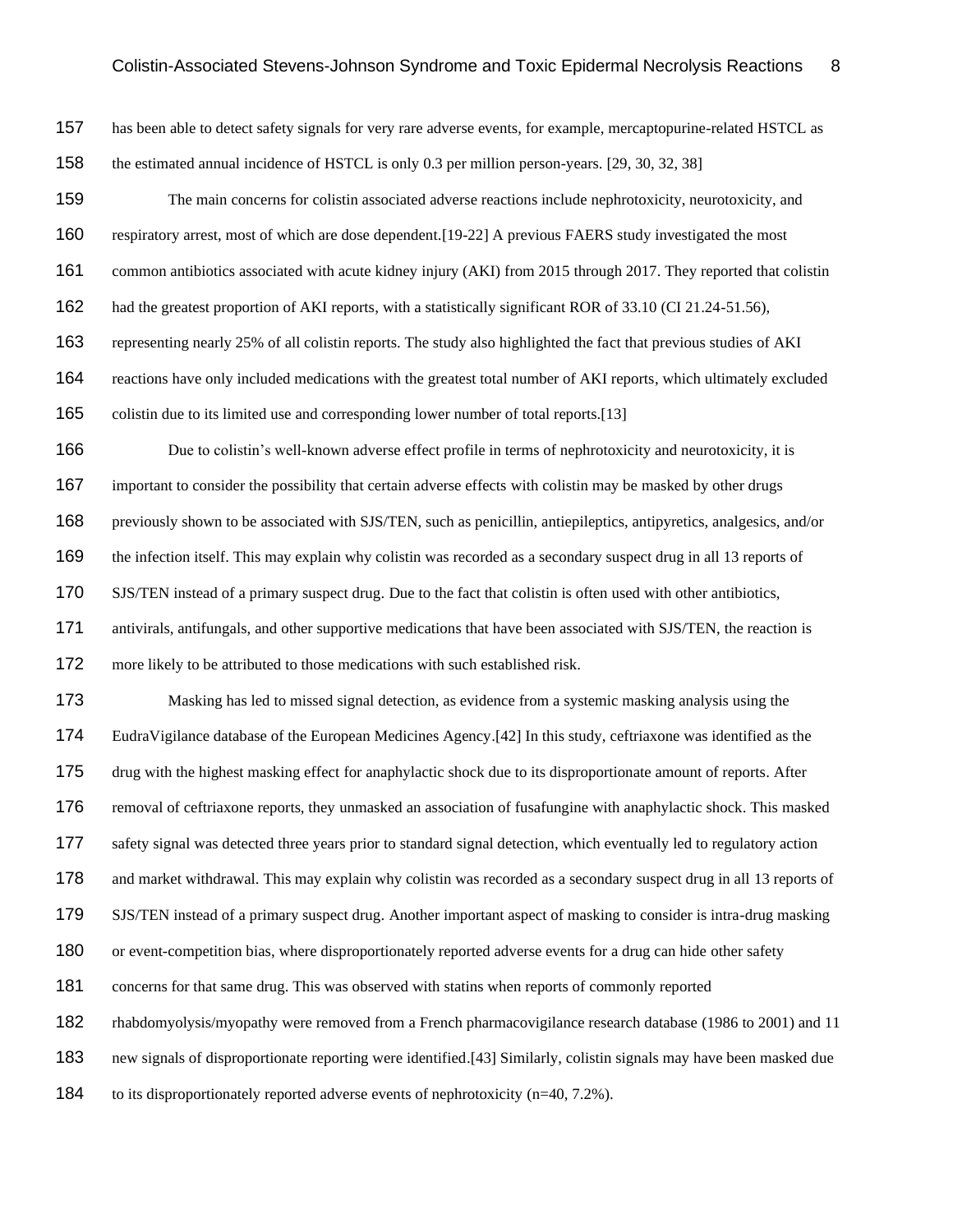The limitations of this study relate to the data source and therefore affect all studies utilizing FAERS data. Though these limitations are previously well-described and clearly explained on the FAERS website, [16,44-48] in 187 summary they include (1) the voluntary nature of reporting, (2) hence the reports do not represent estimates of the incidence nor prevalence of adverse reactions with the medications of interest, (3) a low threshold for relatedness of the reaction to the medication (e.g. no requirement that the relationship be clearly causal or that reports utilize ALDEN), (4) missing data, (5) misclassification of medications and/or reactions, (6) underreporting, (7) low adverse report counts for rare events leading to wide confidence intervals, and (8) confounding by co-medications which may or may not (missing data) be included in the report. Patients being treated with colistin are likely also being treated with other antibiotics, as well as supportive care medications such as antipyretics or analgesics which have been linked to causing SJS/TEN, as demonstrated with the 11 primary suspect drugs and 39 secondary suspect drugs.[49,50] As such, these medications may themselves have been responsible for the SJS/TEN reaction, either alone or in combination with colistin or other medications. Due to the low number of SJS/TEN reports with colistin as a secondary suspect drug (n=13), we observed a wide confidence interval. However, even at the low end of the confidence interval, the reporting rates for SJS/TEN with colistin as a secondary suspect drug was nearly 10 times higher than with other medications, indicating a potential safety signal.

#### **3.5 Conclusions**

 In our pharmacovigilance disproportionality analysis, colistin was not listed as a primary suspect drug for any SJS/TEN adverse event reports, and therefore this association could not be assessed. We did identify a statistically significant safety signal for SJS/TEN with colistin as a secondary suspect drug, where reporting rates were 30 times higher compared with all other medications. SJS/TEN is not currently included in the colistin product label. Evidence of this safety signal should be assessed further in other pharmacoepidemiologic drug safety studies 207 and among other study populations. While the use of a pharmacovigilance database such as FAERS is a reasonable first step in the signal detection process, in this particular case, the database did not have any cases of SJS/TEN listing colistin as a primary suspect drug. Future studies assessing this association will need to utilize large data sources with highly accurate exposure data which allows for either the exclusion or adjustment of concomitant medications which may also increase the risk of SJS/TEN. Should the association be substantiated, provider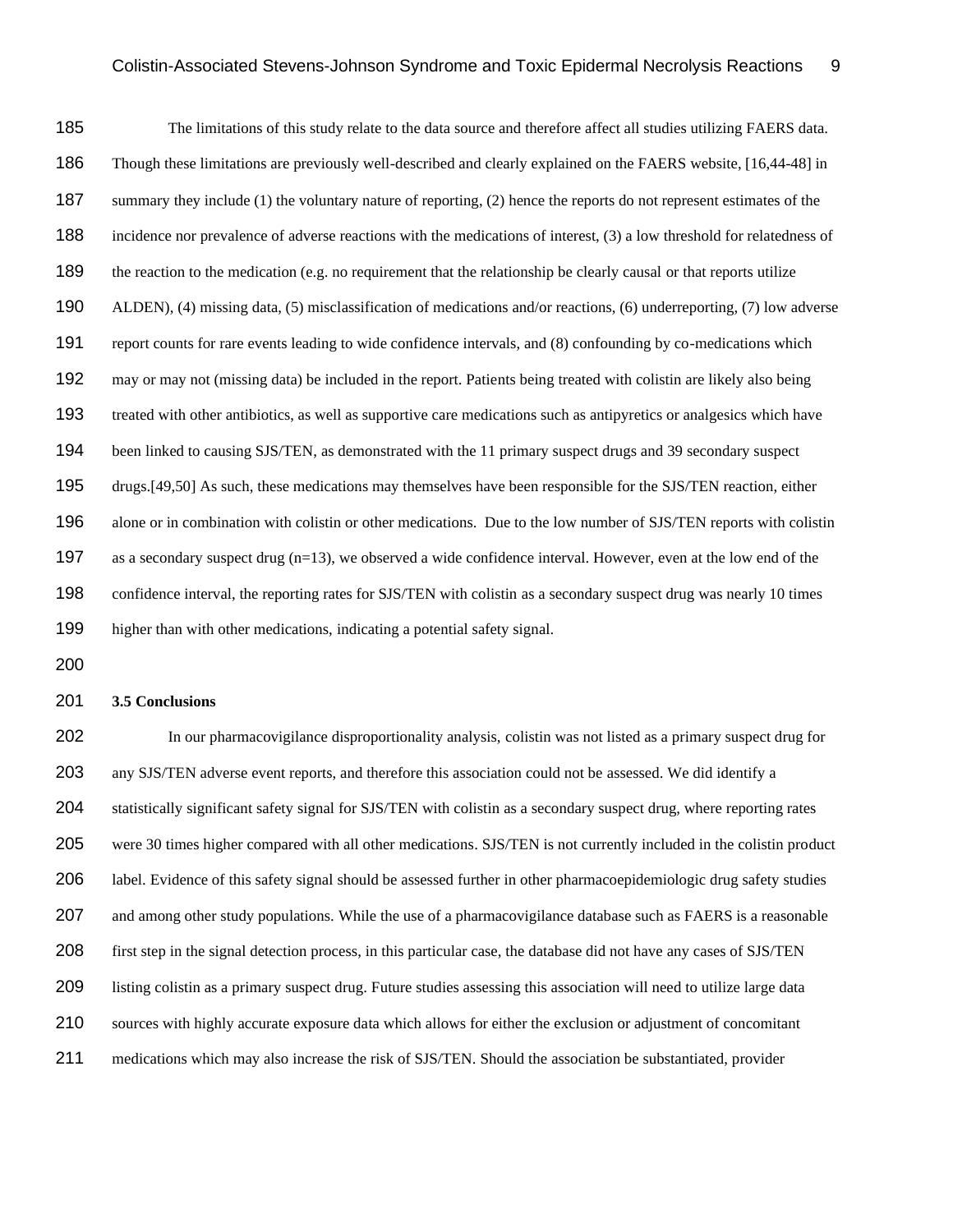- education and proper adverse reaction monitoring will be key for early detection to minimize the long-term effects
- of these serious skin reactions.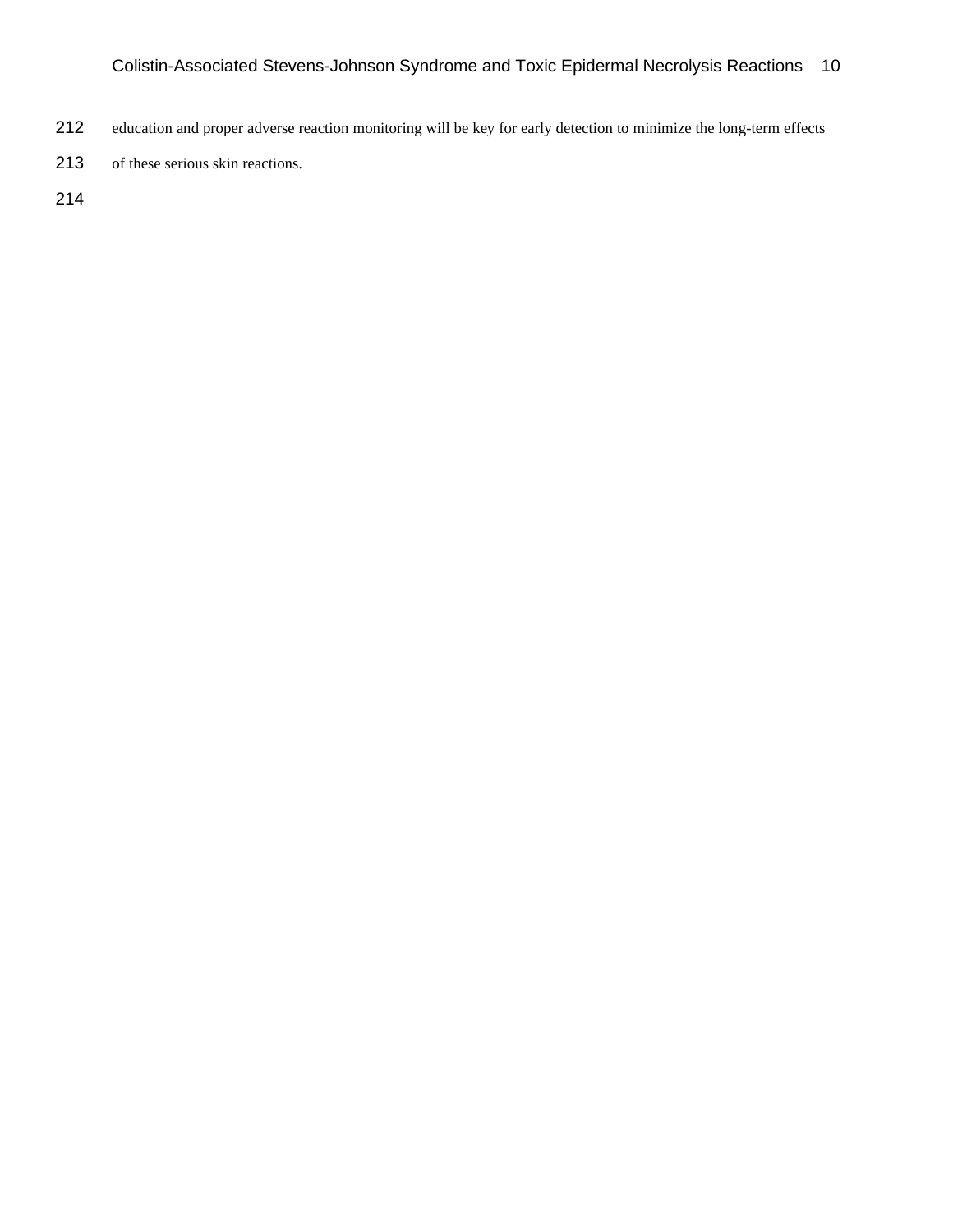#### **4. References**

- 216 1. Lerch, M., Mainetti, C., Terziroli Beretta-Piccoli, B., & Harr, T. (2018). Current Perspectives on Stevens-
- Johnson Syndrome and Toxic Epidermal Necrolysis. *Clinical reviews in allergy & immunology*, *54*(1), 147–176.
- <https://doi.org/10.1007/s12016-017-8654-z>
- 2. Czarnobilska E, Obtułowicz K, Wsołek K. Reakcja alergiczna typu IV i jej podtypy [Type IV of
- hypersensitivity and its subtypes]. *Przegl Lek*. 2007;64(7-8):506-508.
- 3. Oakley AM, Krishnamurthy K. Stevens Johnson Syndrome (Toxic Epidermal Necrolysis) [Updated 2019
- Dec 29]. In: StatPearls [Internet]. Treasure Island (FL): StatPearls Publishing; 2020 Jan-. Available from[:](https://www.ncbi.nlm.nih.gov/books/NBK459323/)
- <https://www.ncbi.nlm.nih.gov/books/NBK459323/>
- 4. Borrelli, E. P., Lee, E. Y., Descoteaux, A. M., Kogut, S. J., & Caffrey, A. R. (2018). Stevens-Johnson
- syndrome and toxic epidermal necrolysis with antiepileptic drugs: An analysis of the US Food and Drug
- Administration Adverse Event Reporting System. *Epilepsia*, *59*(12), 2318–2324.<https://doi.org/10.1111/epi.14591>
- 227 5. Kardaun SH, Sekula P, Valeyrie-Allanore L, et al. Drug reaction with eosinophilia and systemic symptoms (DRESS): an original multisystem adverse drug reaction. Results from the prospective RegiSCAR study. *Br J*
- *Dermatol*. 2013;169(5):1071-1080. doi:10.1111/bjd.12501
- 6. Kim, H. I., Kim, S. W., Park, G. Y., Kwon, E. G., Kim, H. H., Jeong, J. Y., Chang, H. H., Lee, J. M., &
- 231 Kim, N. S. (2012). Causes and treatment outcomes of Stevens-Johnson syndrome and toxic epidermal necrolysis in
- 82 adult patients. *The Korean journal of internal medicine*, *27*(2), 203–210.
- <https://doi.org/10.3904/kjim.2012.27.2.203>
- 7. Hsu DY, Brieva J, Silverberg NB, Silverberg JI. Morbidity and Mortality of Stevens-Johnson Syndrome
- and Toxic Epidermal Necrolysis in United States Adults. J Invest Dermatol. 2016 Jul;136(7):1387-1397. doi:

10.1016/j.jid.2016.03.023. Epub 2016 Mar 30. PubMed PMID: 27039263.

- 237 8. Stevens-Johnson syndrome/toxic epidermal necrolysis Genetics Home Reference NIH. (2020, May 12).
- Retrieved May 18, 2020, from https://ghr.nlm.nih.gov/condition/stevens-johnson-syndrome-toxic-epidermal-
- necrolysis#definition
- 9. Lee, H. Y., Walsh, S. A., & Creamer, D. (2017). Long-term complications of Stevens-Johnson
- syndrome/toxic epidermal necrolysis (SJS/TEN): the spectrum of chronic problems in patients who survive an
- episode of SJS/TEN necessitates multidisciplinary follow-up. *The British journal of dermatology*, *177*(4), 924–935.
- https://doi.org/10.1111/bjd.15360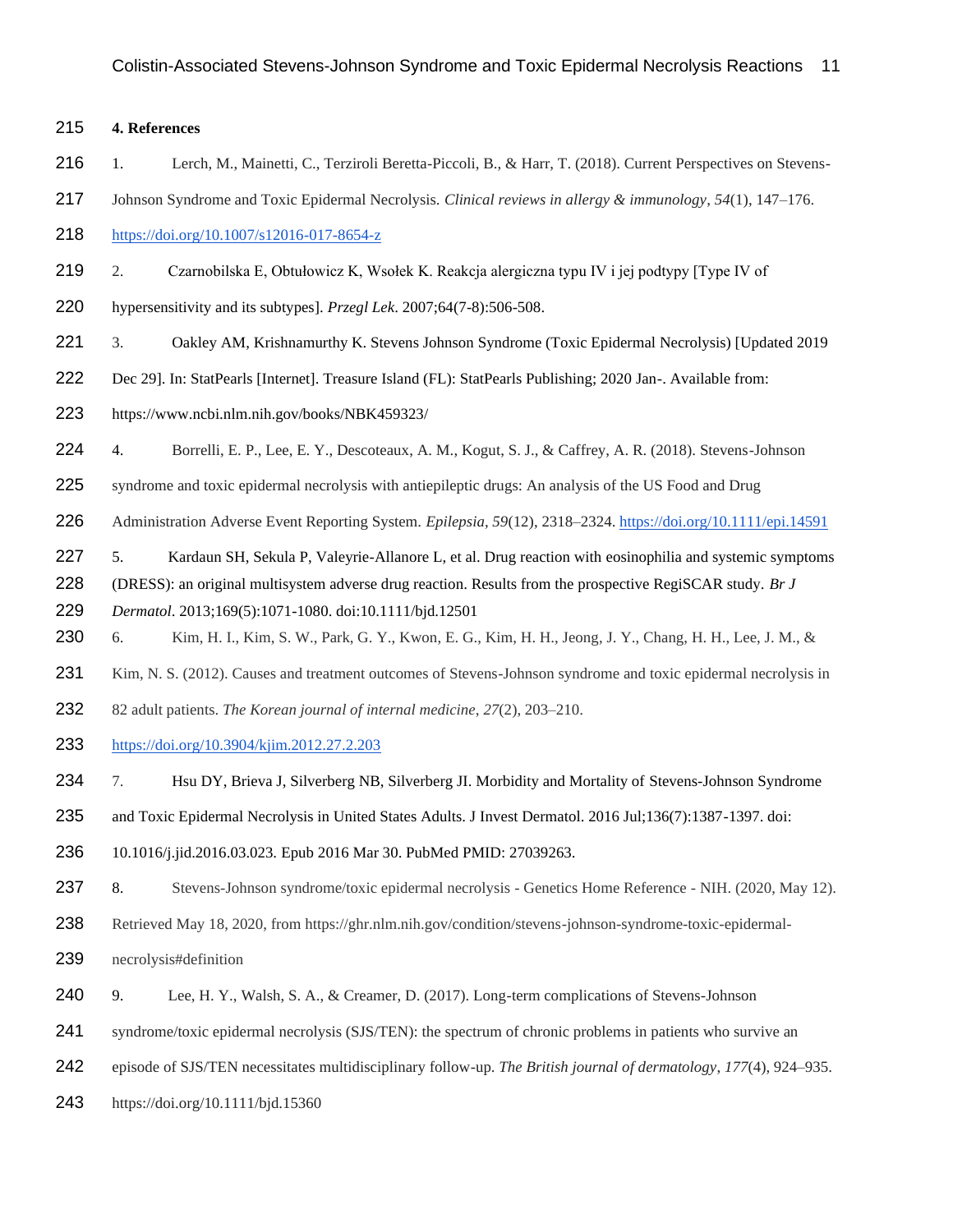- 10. Yang, C. W., Cho, Y. T., Chen, K. L., Chen, Y. C., Song, H. L., & Chu, C. Y. (2016). Long-term Sequelae
- of Stevens-Johnson Syndrome/Toxic Epidermal Necrolysis. *Acta dermato-venereologica*, *96*(4), 525–529.

<https://doi.org/10.2340/00015555-2295>

- 11. Matthew E. Falagas, Sofia K. Kasiakou, Louis D. Saravolatz, Colistin: The Revival of Polymyxins for the
- Management of Multidrug-Resistant Gram-Negative Bacterial Infections, *Clinical Infectious Diseases*, Volume 40,
- Issue 9, 1 May 2005, Pages 1333–1341,<https://doi.org/10.1086/429323>
- 12. Colistimethate. In: Lexi-drugs online [database on the Internet]. Hudson (OH): Lexicomp, Inc.; 2016
- [updated 18 May 2020; cited 19 May 2020]. Available from: http://online.lexi.com. Subscription required to view.
- 13. Patek, T. M., Teng, C., Kennedy, K. E., Alvarez, C. A., & Frei, C. R. (2019). Comparing Acute Kidney
- Injury Reports Among Antibiotics: A Pharmacovigilance Study of the FDA Adverse Event Reporting System
- (FAERS). *Drug Safety*, *43*(1), 17–22. doi: 10.1007/s40264-019-00873-8
- 14. Spapen, H., Jacobs, R., Van Gorp, V., Troubleyn, J., & Honoré, P. M. (2011). Renal and neurological side
- effects of colistin in critically ill patients. *Annals of intensive care*, *1*(1), 14.<https://doi.org/10.1186/2110-5820-1-14>
- 15. \*\*Center for Drug Evaluation and Research. (2018, June 04). Questions and Answers on FDA's Adverse
- Event Reporting System (FAERS). Retrieved June 11, 2020, from
- https://www.fda.gov/drugs/surveillance/questions-and-answers-fdas-adverse-event-reporting-
- system-faers
- *Summarizes the purpose and use of FAERS as well as highlights the strengths and limitations of the database.*
- 263 16. Chedid, V., Vijayvargiya, P., & Camilleri, M. (2018). Advantages and Limitations of the Federal Adverse
- Events Reporting System in Assessing Adverse Event Reporting for Eluxadoline. *Clinical gastroenterology and*
- *hepatology : the official clinical practice journal of the American Gastroenterological Association*, *16*(3), 336–338.
- https://doi.org/10.1016/j.cgh.2017.11.025
- 17. Colistin. (2020, March 15). Retrieved March 16, 2020, from <https://www.drugbank.ca/drugs/DB00803>
- 18. Dean AG, Sullivan KM, Soe MM. OpenEpi: Open Source Epidemiologic Statistics for Public Health,
- Version. www.OpenEpi.com, updated 2013/04/06, accessed 2020/03/19.
- 19. National Library of Medicine (U.S.). (2005). *DailyMed*. Bethesda, MD: U.S. National Library of Medicine,
- 271 National Institutes of Health, Health & Human Services.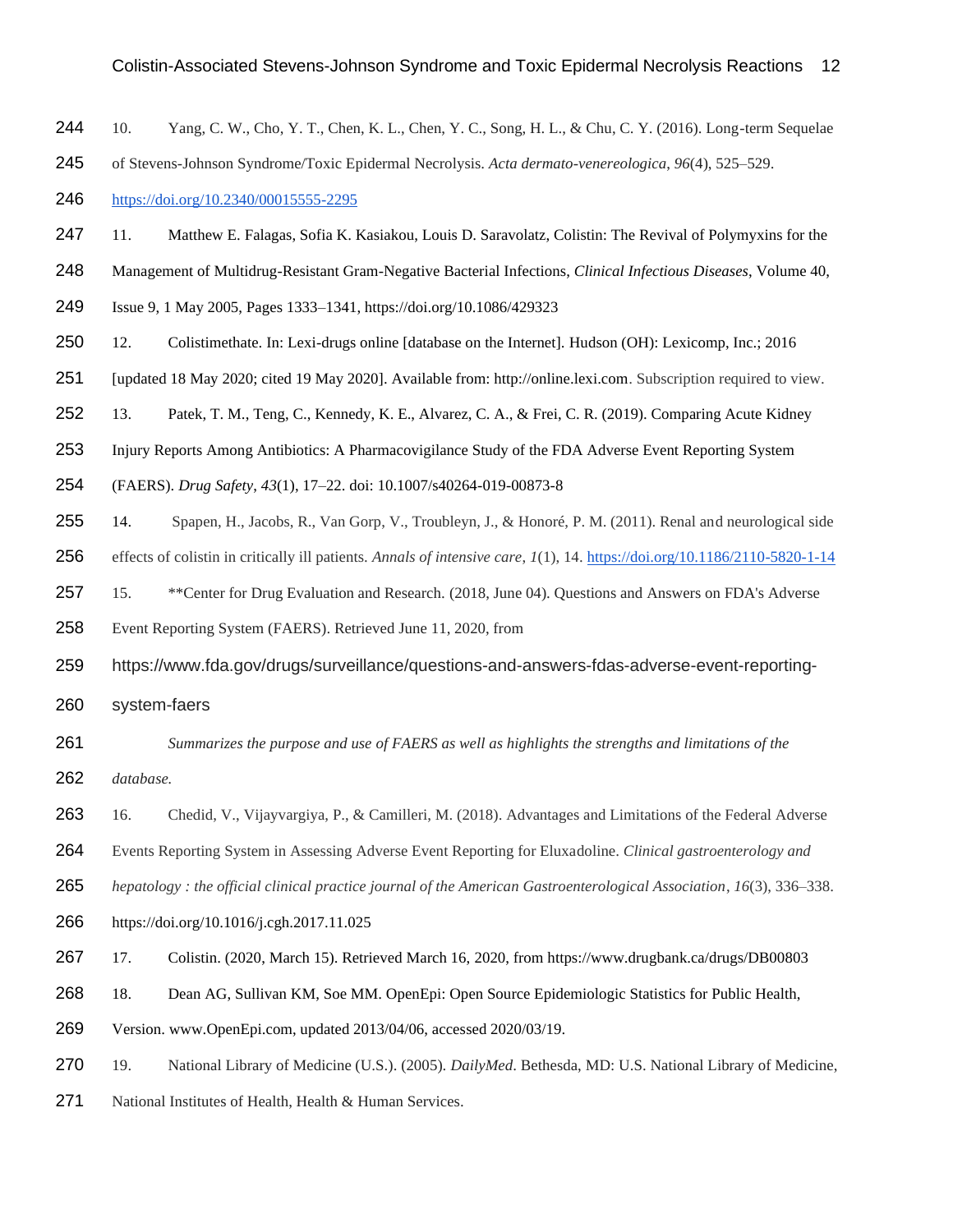- 20. \*\*Colistin [package insert]. Toronto, ON Canada: Fresenius Kabi Canada Ltd.; 2017.
- *The reference demonstrates that the package insert for colistin does not contain information for SJS/TEN.*
- 21. Coly-Mycin M Parenteral [package insert]. Rochester, MI: Parkedale Pharmaceuticals Inc.; 2006.
- 22. IBM Micromedex® DRUGDEX® (electronic version). IBM Watson Health, Greenwood Village,
- Colorado, USA. Available at: https://www.micromedexsolutions.com/ (cited: *05*/*28*/*2020*).
- 23. Ciprofloxacin [Package insert]. Whippany, NJ: Bayer Healthcare Pharmaceuticals Inc; 2016.
- 24. Amphotericin B [Package insert]. Big Flats, NY: X-Gen Pharmaceuticals Inc; 2009.
- 25. Chung WH, Chang WC, Stocker SL, et al. Insights into the poor prognosis of allopurinol-induced severe
- cutaneous adverse reactions: the impact of renal insufficiency, high plasma levels of oxypurinol and granulysin. *Ann*
- *Rheum Dis*. 2015;74(12):2157-2164. doi:10.1136/annrheumdis-2014-205577
- 26. Weber J. Epidemiology of adverse reactions to nonsteroidal anti-inflammatory drugs. Adv Inflamm Res. 1984;6:1–7.
- 284 27. Hoffman, K. B., Dimbil, M., Erdman, C. B., Tatonetti, N. P., & Overstreet, B. M. (2014). The Weber effect
- and the United States Food and Drug Administration's Adverse Event Reporting System (FAERS): analysis of sixty-
- two drugs approved from 2006 to 2010. *Drug safety*, *37*(4), 283–294[. https://doi.org/10.1007/s40264-014-0150-2](https://doi.org/10.1007/s40264-014-0150-2)
- 287 28. Chhabra, P., Chen, X., & Weiss, S. R. (2013). Adverse event reporting patterns of newly approved drugs in
- the USA in 2006: an analysis of FDA Adverse Event Reporting System data. *Drug safety*, *36*(11), 1117–1123.
- <https://doi.org/10.1007/s40264-013-0115-x>
- 290 29. Hartnell, N. R., & Wilson, J. P. (2004). Replication of the Weber effect using postmarketing adverse event
- reports voluntarily submitted to the United States Food and Drug Administration. *Pharmacotherapy*, *24*(6), 743–
- 749.<https://doi.org/10.1592/phco.24.8.743.36068>
- 293 30. Arora A, Jalali RK, Vohora D. Relevance of the Weber effect in contemporary pharmacovigilance of
- oncology drugs. *Ther Clin Risk Manag*. 2017;13:1195-1203
- <https://doi.org/10.2147/TCRM.S137144>
- 31. \*\*Fukazawa, C, Hinomura, Y, Kaneko, M, Narukawa, M. Significance of data mining in routine signal
- detection: Analysis based on the safety signals identified by the FDA. *Pharmacoepidemiol Drug*
- *Saf*. 2018; 27: 1402– 1408. <https://doi-org.uri.idm.oclc.org/10.1002/pds.4672>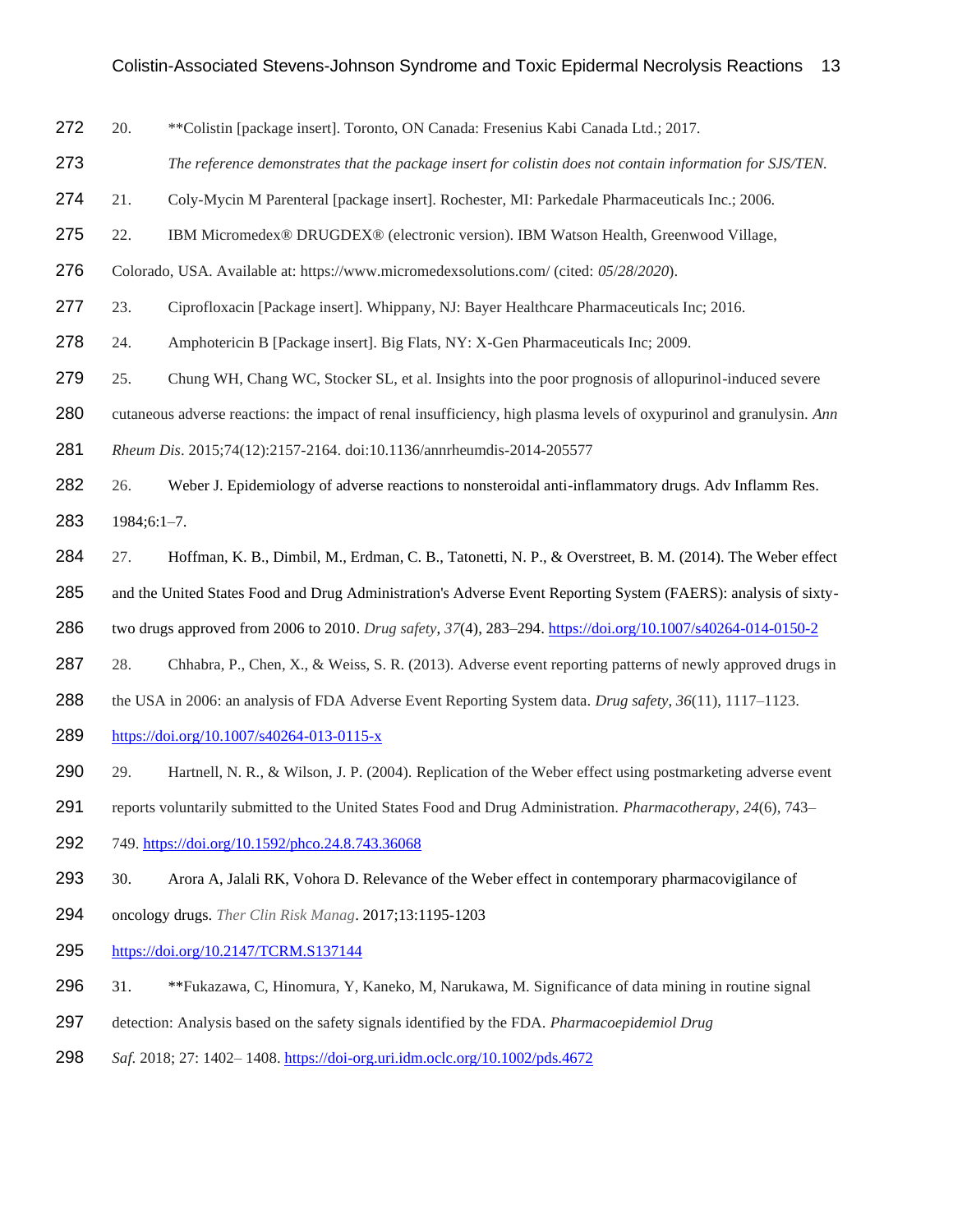- *The article supports the possibility of late signal detections for well-established drugs that have been on the*
- *market for an extended period of time.*
- 301 32. \*Drug Safety communication. Available at http://wayback.archive-
- [it.org/7993/20171115033743/https://www.fda.gov/Drugs/DrugSafety/ucm250913.htm.](http://wayback.archive-it.org/7993/20171115033743/https:/www.fda.gov/Drugs/DrugSafety/ucm250913.htm) Accessed August 7, 2018.
- *This reference demonstrates the strengths of FAERs to detect safety signals for rare adverse events.*
- 33. Mercaptopurine (Purinethol) Labeling approved May 27, 2011 (PDF ‐ 60KB). Available
- 305 at [https://www.accessdata.fda.gov/drugsatfda\\_docs/label/2011/009053s032lbl.pdf.](https://www.accessdata.fda.gov/drugsatfda_docs/label/2011/009053s032lbl.pdf) Accessed August 7, 2018.34.
- Conjugated estrogens (Premarin) labelling approved October 28, 2011 (PDF ‐ 310KB). Available
- at [https://www.accessdata.fda.gov/drugsatfda\\_docs/label/2011/004782s162s164s167lb.pdf.](https://www.accessdata.fda.gov/drugsatfda_docs/label/2011/004782s162s164s167lb.pdf) Accessed August 7,
- 2018
- 35. Orphan Drug Act of 1983. Pub L. No. 97–414, 96 Stat. 2049.
- 36. FAQs About Rare Diseases. (2017, November 30). Retrieved July 21, 2020, from
- <https://rarediseases.info.nih.gov/diseases/pages/31/faqs-about-rare-diseases>
- 37. Rare diseases. (2020, June 24). Retrieved July 21, 2020, from [https://ec.europa.eu/info/research-and-](https://ec.europa.eu/info/research-and-innovation/research-area/health-research-and-innovation/rare-diseases_en)
- [innovation/research-area/health-research-and-innovation/rare-diseases\\_en](https://ec.europa.eu/info/research-and-innovation/research-area/health-research-and-innovation/rare-diseases_en)
- 38. White, K. D., Abe, R., Ardern-Jones, M., Beachkofsky, T., Bouchard, C., Carleton, B., Chodosh, J.,
- Cibotti, R., Davis, R., Denny, J. C., Dodiuk-Gad, R. P., Ergen, E. N., Goldman, J. L., Holmes, J. H., 4th, Hung, S. I.,
- Lacouture, M. E., Lehloenya, R. J., Mallal, S., Manolio, T. A., Micheletti, R. G., … Phillips, E. J. (2018). SJS/TEN
- 2017: Building Multidisciplinary Networks to Drive Science and Translation. *The journal of allergy and clinical*
- *immunology. In practice*, *6*(1), 38–69[. https://doi.org/10.1016/j.jaip.2017.11.023](https://doi.org/10.1016/j.jaip.2017.11.023)
- 39. Chan, H. L., Stern, R. S., Arndt, K. A., Langlois, J., Jick, S. S., Jick, H., & Walker, A. M. (1990). The
- incidence of erythema multiforme, Stevens-Johnson syndrome, and toxic epidermal necrolysis. A population-based
- study with particular reference to reactions caused by drugs among outpatients. *Archives of dermatology*, *126*(1),
- 43–47.
- 40. Roujeau, J. C., Guillaume, J. C., Fabre, J. P., Penso, D., Fléchet, M. L., & Girre, J. P. (1990). Toxic
- epidermal necrolysis (Lyell syndrome). Incidence and drug etiology in France, 1981-1985. *Archives of*
- *dermatology*, *126*(1), 37–42.<https://doi.org/10.1001/archderm.126.1.37>